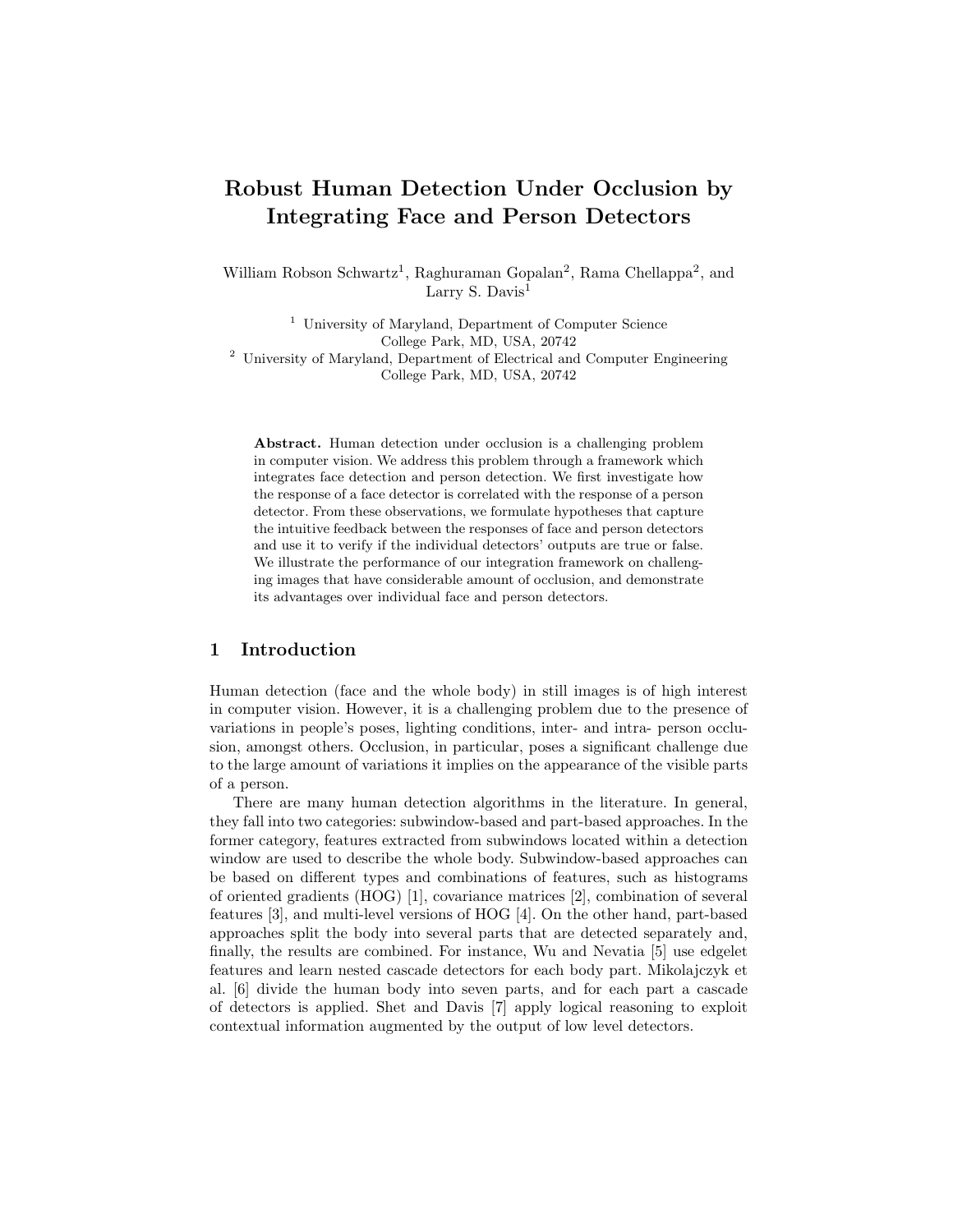2 W. R. Schwartz, R. Gopalan, R. Chellappa, L. S. Davis



Fig. 1. Image where occlusion is present and fusion of detectors can increase detection accuracy. Face of person b is occluded. Once the legs and torso are visible, results from a part-based person detector can be used to support that a human is present at that location. On the other hand, the legs of person  $c$  are occluded, in such a case, face detector results can be used to reason that there is a person at that particular location since the face of person  $c$  is perfectly visible.

Subwindow-based person detectors present degraded performance when parts of the body are occluded; part-based approaches, on the other hand, are better suited to handle such situations because they still detect the un-occluded parts. However, since part-based detectors are less specific than whole body detectors, they are less reliable and usually generate large numbers of false positives. Therefore, to obtain more accurate results it is important to aggregate information obtained from different sources with a part-based detector. For this, we incorporate a face detector.

Face detection is an extensively studied problem, and the survey paper [8] provides a comprehensive description of various approaches to this problem. For example, Viola and Jones [9] use large training exemplar databases of faces and non-faces, extract feature representations from them, and then use boosting techniques to classify regions as face or non-face. Other algorithms, for instance Rowley et al. [10], uses a neural network to learn how the appearance of faces differ from non-faces using training exemplars, and then detect faces by seeing how well the test data fits the learned model. Another class of approaches, exemplified by Heisele et al. [11], uses a part-based framework by looking for prominent facial components (eyes, nose etc), and then uses their spatial relationship to detect faces. Although such methods are more robust to image deformations and occlusions when compared with holistic approaches, the choice of feature representations and accurate characterization of the relationships between the facial components is still a challenge.

The question that arises naturally is then, how to fuse these two sources to improve overall detection performance. Specifically, is it possible to use the response profiles of the two separate detectors, to reinforce each other, as well as provide a basis to resolve conflicts? This is the question we address in our work. Figure 1 motivates the utility of combining face and person detectors. First,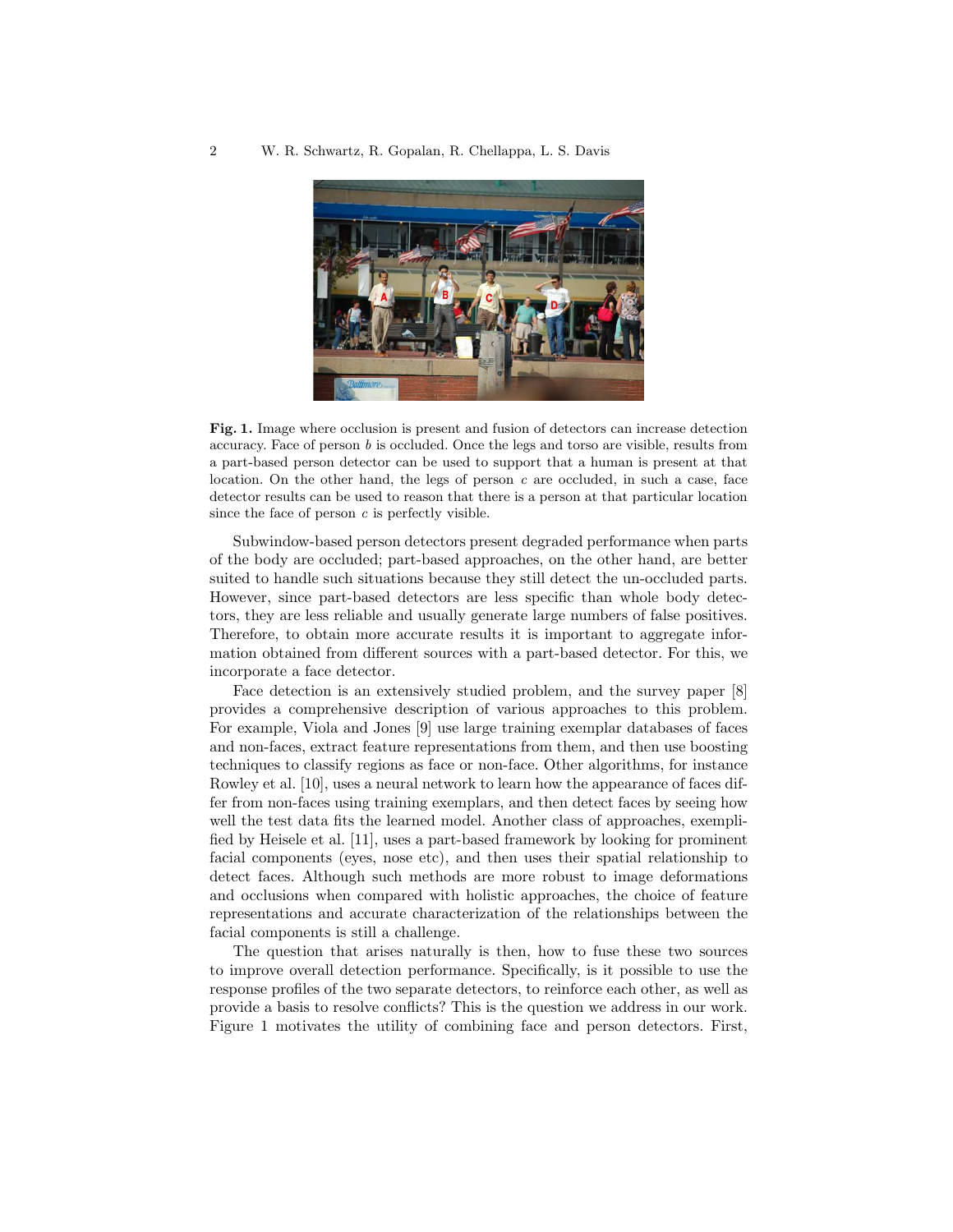while the lower half of person  $c$  is occluded, the face detector can still detect the face of the person, whereas the person detector might fail. Nevertheless, we can try to explain the response of the person detector based on the response of the face detector, and conclude that a person is present. Another case is the reverse situation such as  $b$  and  $d$  in Figure 1 whose faces are partially occluded while the body parts are completely visible. Such situations occur often in real-world scenarios, and motivates exploring *feedback* between face and people detectors.

# 2 Face and Person Detection

In this section we give a synopsis of our algorithms for face detection and person detection. We also provide detection results of applying the individual algorithms on standard datasets, showing that these detectors individually achieve results comparable to state-of-art methods. However, a point to keep in mind is that these standardized datasets do not have considerable amounts of occlusion, which is the main problem that we address in our work.

#### 2.1 Face Detection

We use a feature-based approach to detect faces from still images. Our approach, motivated by [12], is based on using an optimal step edge operator to detect shapes (here, the facial contours are modeled as ellipses). The crux of the algorithm is then to obtain the edge map of the image using a derivative of double exponential (DODE) operator, and fit various sized ellipses to the edge map. Image regions that have high response to ellipse fitting signify locations that likely contain faces.

We then conduct post-processing on these short-listed regions by computing three different cues - color [13], histogram of oriented gradients [1], and eigenfaces [14], and combine the three feature channels using support vector machines [15] to decide whether a face is present or not. The motivation behind the choice of these descriptors is: (i) the human face has a distinct color pattern which can be characterized by fitting Gaussian models for the color pattern of face regions, and non-face regions; (ii) the histogram of oriented gradients capture the high interest areas in faces that are rich in gradient information (eyes, nose and mouth) that are quite robust to pose variations, and (iii) eigenfaces captures the holistic appearance of the human face. These three feature channels capture a mix of global and local information about the face, and are robust to variations in pose.

Our algorithm was tested on the MIT+CMU face dataset [10]. This dataset has two parts. The first part (A) has 130 frontal face images with 507 labeled faces, the second part (B) has 208 images containing 441 faces of both frontal and profile views. The results of our algorithm are presented in Figure  $2(a)$ . Most other algorithms that are evaluated on this dataset do not provide the full ROC, but rather provide certain points on the ROC. Since Viola and Jones [9] quote their ROC for part A of this dataset, we have compared our ROC with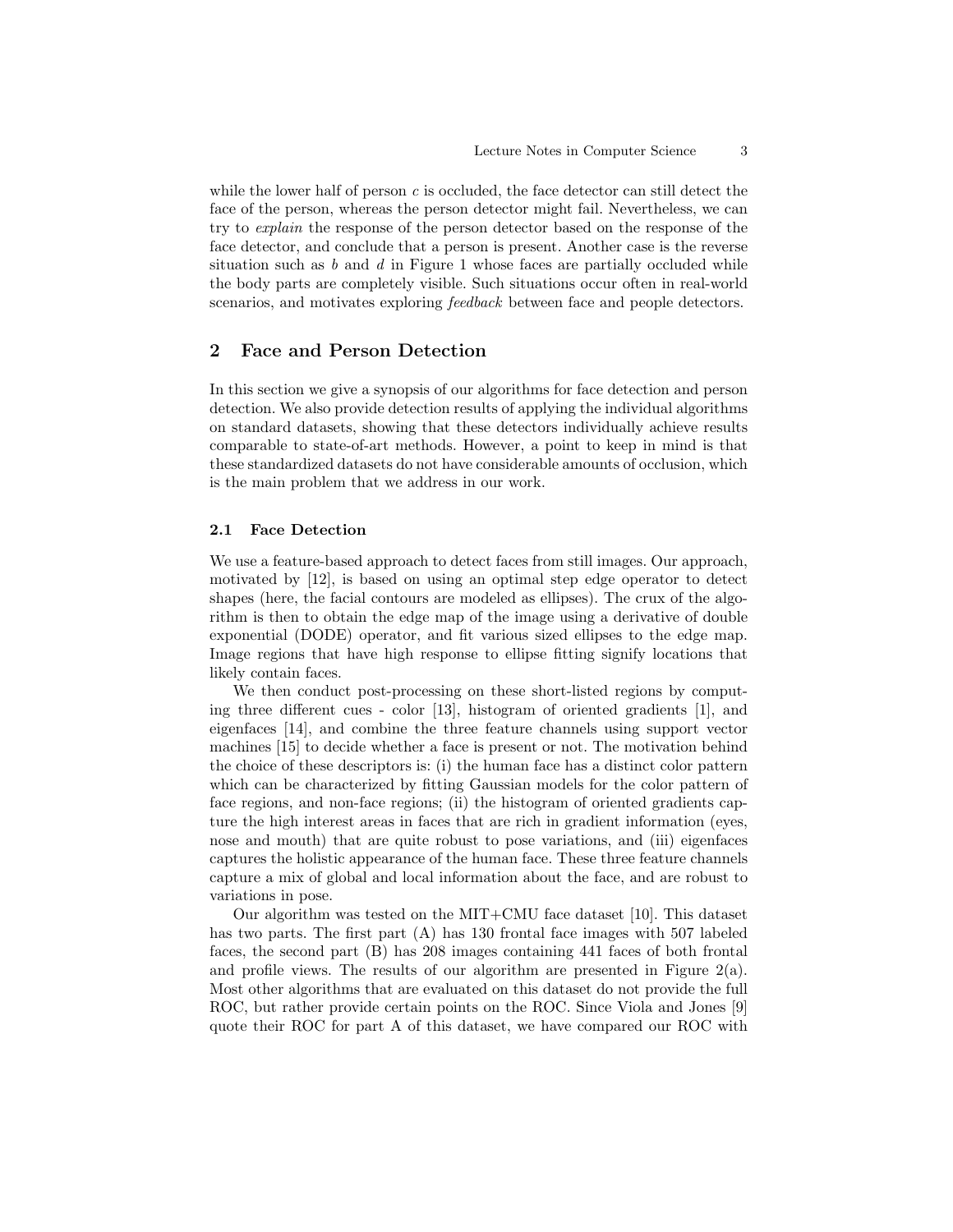

Fig. 2. Experimental results for face and person detection.

theirs; even otherwise, it can be observed that our performance is comparable to the ROC points of other algorithms (like Rowley et al. [10]). Since we are interested in detecting partially occluded faces we also compare our approach to the OpenCV implementation of Viola and Jones [9] method on the internally collected maritime dataset in Figure 2(b).

#### 2.2 Person Detection

For person detection we use a method that combines HOG [1] and features extracted from co-occurrence matrices [16]. For each detection window, features extracted from HOG and co-occurrence matrices are concatenated and projected onto a set of latent vectors estimated by the partial least squares (PLS) method [17] in order to reduce the dimensionality of the input vector. The vector obtained after dimensionality reduction is used as the feature vector to describe the current detection window. Finally, the feature vector is classified by a quadratic classifier as either human or non-human sample. As a result, we obtain a probability estimate. Figure 2(c) shows comparisons using the INRIA person dataset [1]. Like face detection, the person detection approach used also achieves results comparable to state-of-art person detectors [1, 2, 4].

Since part-based approaches are better suited to handle situations of occlusion, we split the person detector into seven different detectors, which consider the following combinations of regions of the body: (1) top, (2) top-torso, (3) top-legs, (4) torso, (5) torso-legs, (6) legs, and (7) full body, as illustrated in Figure 3. Therefore, at each position in the image the person detector estimates a set of seven probabilities. The training for these detectors was performed using the training set of the INRIA person dataset.

As discussed in the literature survey, part-based approaches for person detection have been employed previously. Here, we use a part-based approach in tandem with a face detector creating a small number of intuitive case-based models for overall person detection.

Although the face and person detectors present results comparable to the state of the art on these datasets, these algorithms face difficulties when there is significant occlusion. To this end, we explore how to overcome this problem by combining the responses of the individual detectors.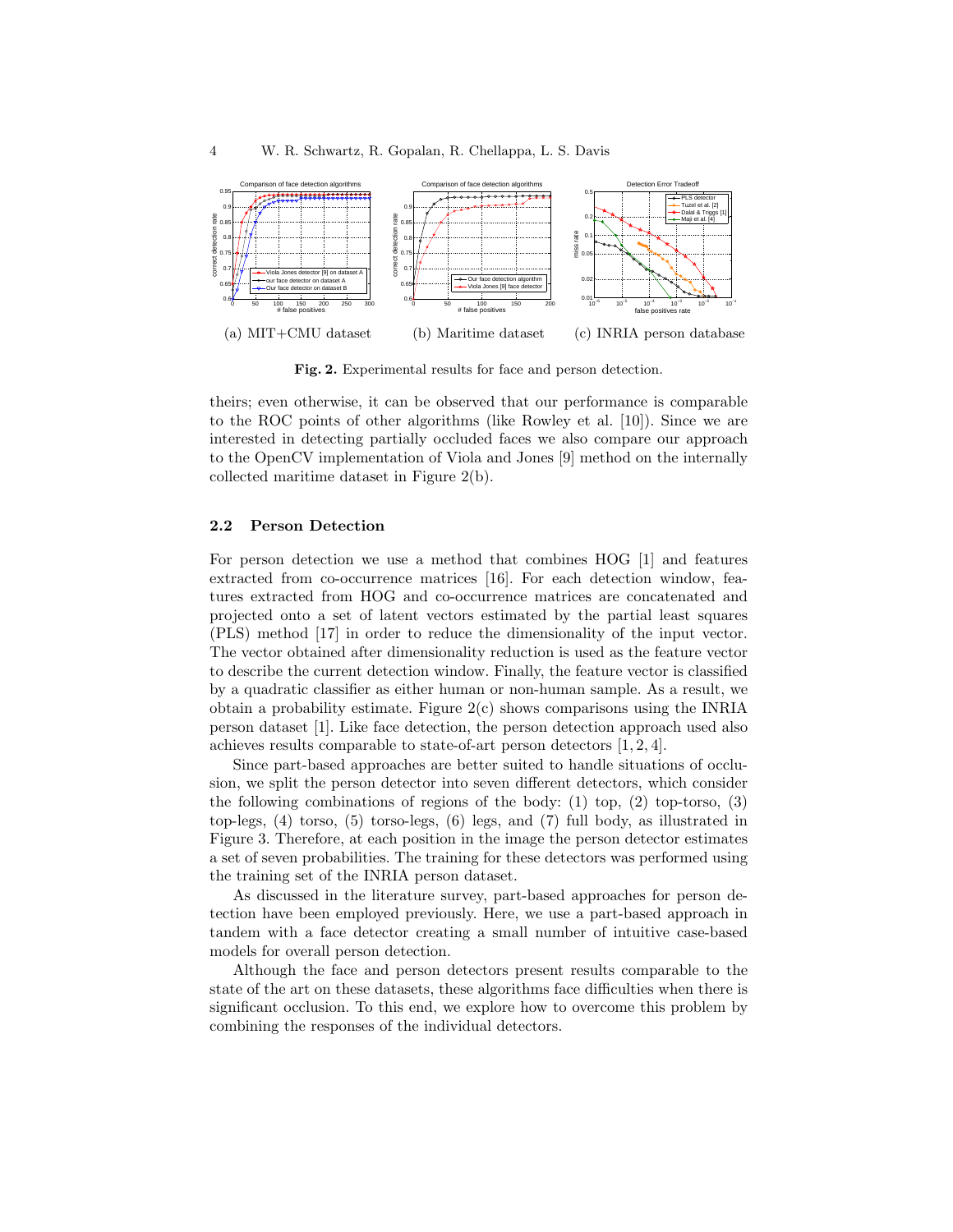

Fig. 3. Parts of a detection window used to train multiple detectors.

## 3 Integrating Face and Person Detection

In this section we present our algorithm for integrating the response profiles of face and person detectors. We model observations of the individual detectors, and generate hypotheses that capture intuitive relationships between the responses of the face detector and the person detector. Specifically, we describe a set of situations where the output of one detector can be logically combined with the other detector's output to eliminate false alarms or confirm true positives.

#### 3.1 Modeling the Response Profiles of the Individual Detectors

To integrate person and face detectors' output we first create models according to the probability profile resulting from individual detectors (the seven probabilities from part-composition person detector and one from the face detector).

For the person detector, we summarize the probability profile obtained by the seven probabilities into a set of four models that inherently capture situations in which various combinations of face and person parts are detected with high probability. Specifically,

*Model M*<sub>1</sub>: all body parts are visible

- *Model*  $M_2$ : top is visible, torso and legs may or may not be visible. This corresponds to the typical situation in which a person's legs are occluded by some fixed structure like a desk, or the railing of a ship.
- $Model M<sub>3</sub>:$  top is invisible, whereas torso and legs are visible

 $Model M_4$ : all body parts are invisible

Given the set of seven probabilities estimated by the person part-combination detectors, we define probability intervals that characterize each model. The estimation of the intervals for models  $M_1$  and  $M_4$  can be done automatically by evaluating probability of training samples from standard person datasets. However, probability intervals for models  $M_2$  and  $M_3$  only can be estimated if a training set containing partially occluded people were available. Due to the absence of such dataset, we define the probability intervals for  $M_2$  and  $M_3$  manually.

Figure 4 shows the probability intervals for each model. A model  $M_i$  fits a detection window if all seven estimated probabilities fall inside the probability intervals defined by  $M_i$ . We also estimate a degree of fit of a detection window to each model by simply counting the number of probability intervals satisfied by the response profile: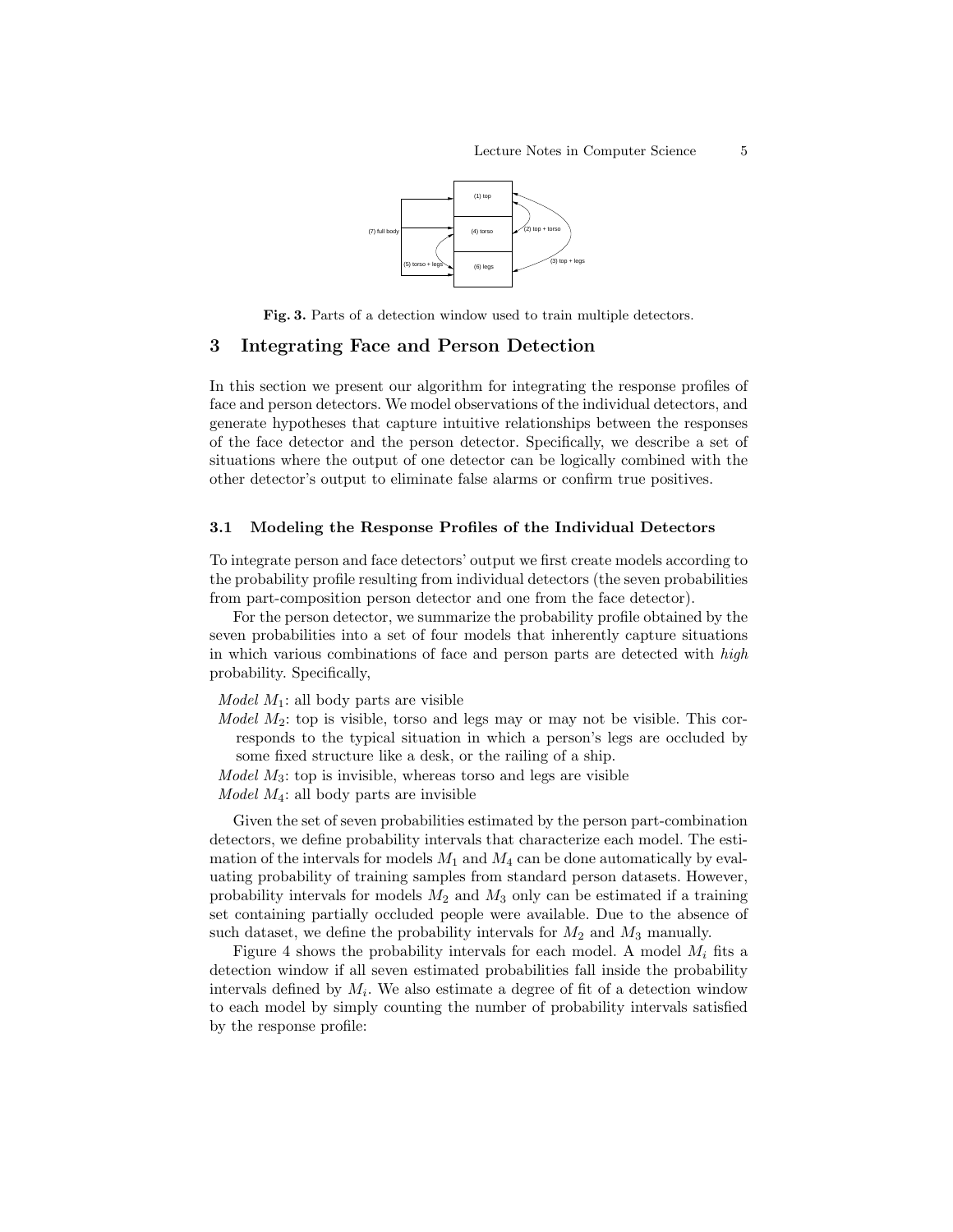

(a)  $M_1$ : all parts are visible (b)  $M_2$ : top part is visi- (c)  $M_2$ : top part is visible and torso is visible ble and legs are visible



(d)  $M_3$ : top part is invisible (e)  $M_4$ : all parts are invisible

Fig. 4. Models designed considering the output profile of the person detector. The  $x$ -axis has the seven detectors and the  $y$ -axis the probability interval for each one according to the model. Note that  $M_2$  has two sub-cases, shown in (b) and (c).

$$
f(M_i) = \sum_{j=1}^{7} \begin{cases} 1 & \text{if } u_{i,j} \le P_j \le l_{i,j} \\ 0 & \text{otherwise} \end{cases}
$$
 (1)

where  $P_j$  denotes the probability estimated by the j-th detector,  $u_{i,j}$  is the upper bound for the j-th interval defined for  $M_i$  and  $l_{i,j}$  denotes the lower bound. Therefore, we can rank the models according to how well they fit a given detection window. We say that a model  $M_i$  has a rank higher than  $M_j$  when  $f(M_i) > f(M_i)$ .

For the face detector, the observations are characterized by the probability values indicating the presence of face for a given detection window. According to this probability we define three models. We say that a face is present if the probability exceeds a certain threshold (model  $F_1$ ). We also consider the case when the probability is smaller than the threshold but not negligible (i.e. face might be partially occluded), we refer to this as model  $F_2$ . Model  $F_2$  is interesting when the person detector gives a response that supports the low (but not negligible) confidence of the face detector. Finally, we say that a sample fits model  $F_3$  if the probability of face detector is very low.

#### 3.2 Generating Hypotheses to Integrate Detectors

Now that we have designed models according to the response profiles to capture occlusion situations, we create a set of hypotheses (rules) to characterize the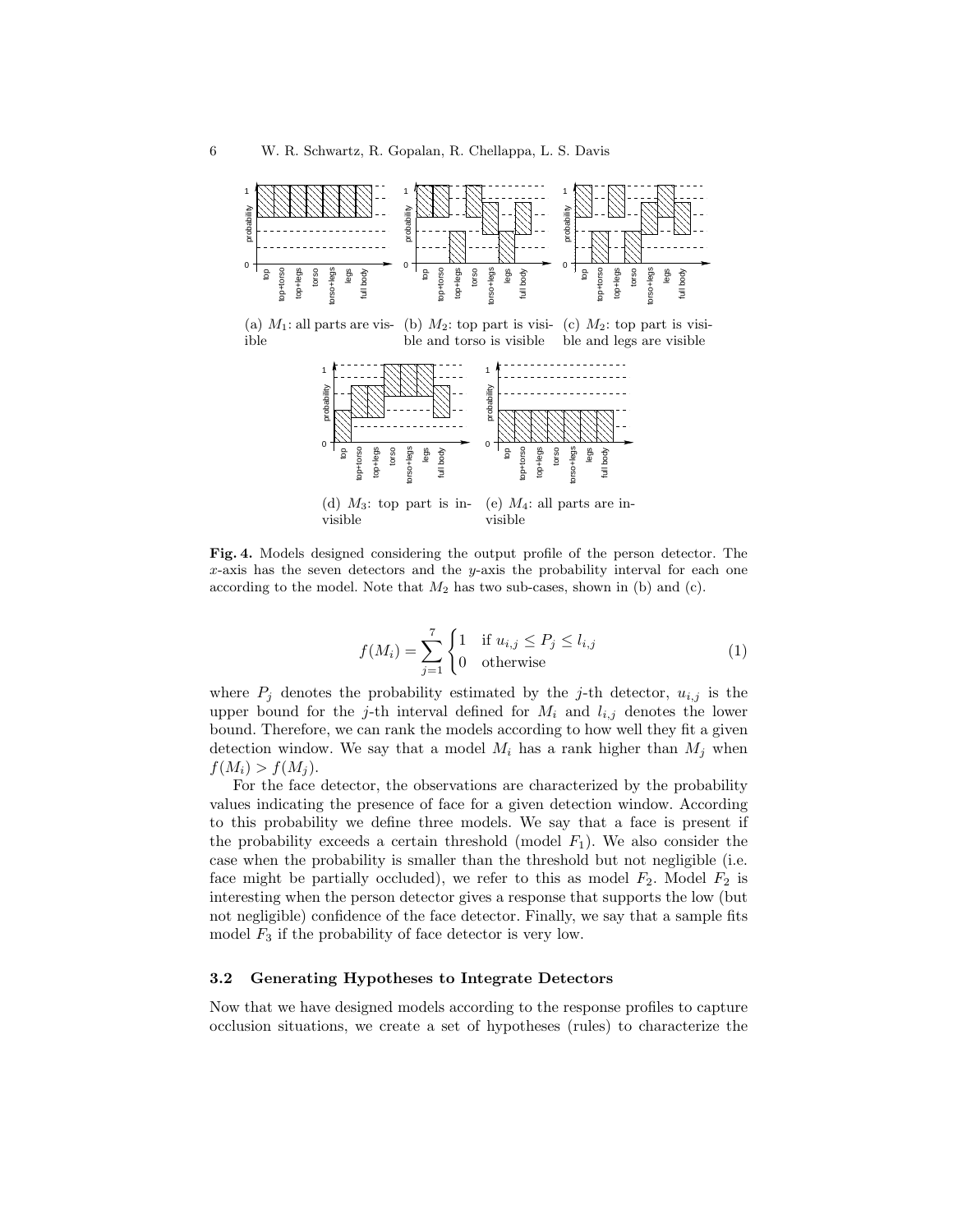relation between the detector responses so that these different sources of information can be used to *verify* each other's output. We separate the possibilities into five different hypotheses. The first two hypotheses describe the scenario where the person detector  $(PD)$  is used to *verify* the output of the face detector (FD), and the remaining three hypotheses deal with the alternate scenario of using face detector to verify the person detector outputs. The hypotheses are described in the form of conditional rules as follows.

- $H_1 : [(f(M_1) \wedge f(M_2)) > (f(M_3) \wedge f(M_4)) | F_1]$  Given that the face detector provides high response for a detection window, we look at the models that characterize the person detector output. Since the face is visible, the output of PD should better fit models  $M_1$  or  $M_2$  than  $M_3$  and  $M_4$  since we expect the top (head and shoulder) features to be detected by the person detector. If that is the case, then PD output verifies that the FD output is correct. Thus, a person is present at that location.
- $H_2 : [(f(M_3) \vee f(M_4)) > (f(M_1) \wedge f(M_2))|F_1]$  The alternate case is, given high response for the face detector, if the output of PD fits either  $M_3$  or  $M_4$ , then PD indicates that the face is not visible, and hence the output of the FD is a false alarm.
- $H_3 : [(F_1|(f(M_1) \vee f(M_2))) > (f(M_3) \wedge f(M_4))]$  Given that the rank of  $M_1$  or  $M_2$  is greater than  $M_3$ , if FD gives a high response, then the face detector is reinforcing the output of the person detector. Thus, we conclude that a person is present at the corresponding location.
- $H_4: [(F_2|f(M_3) > (f(M_1) \wedge f(M_2) \wedge f(M_4))]$  A slightly different case from  $H_3$  is when FD has low response, but still has some probability higher than 0 but not high enough to conclude the presence of face. In this case, if for the person detector the rank of  $M_3$  is higher than  $M_1$ ,  $M_2$ , and  $M_4$ , then we still decide that there is a person whose face is partially occluded. This is because  $M_3$  captures the situation where the face is occluded, while the torso and legs are visible.
- $H_5: [F_3|(f(M_1) \vee f(M_2) \vee f(M_3)) > f(M_4):$  This final hypothesis deals with the case where the output of person detector fits either  $M_1, M_2$ , or  $M_3$ , and the probability outputted by the face detector is negligible, so that it cannot come under H4. In such a case, since the face is completely invisible, we decide that the PD output is a false alarm.

Essentially, the above hypotheses are built on the fact that the presence of the face implies the presence of a person and vice-versa. We do need some confidence value for the presence of face to make decisions on the output of the person detector. This is based on our observation that the presence of just the torso and legs with no information regarding the face is not a strong cue to detect a person. This condition gives rise to many false alarms.

## 4 Experimental Results

In this section, we demonstrate with experiments how our integration framework improves detection under occlusion, as well as reduces the false alarms. We tested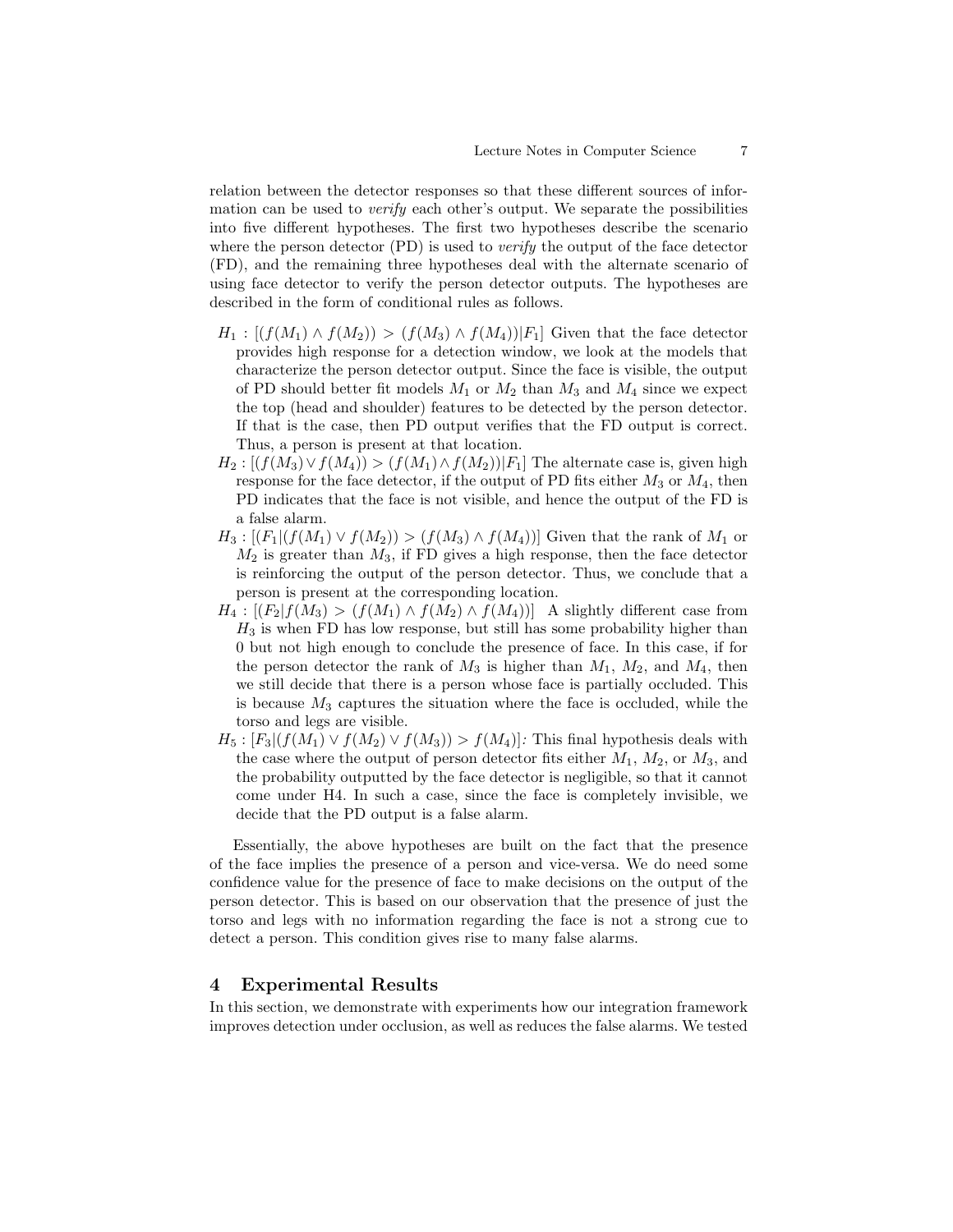

Fig. 5. Results on images from maritime dataset (better visualized in colors).

our algorithm on challenging images taken from an internally collected maritime dataset. It contains images of  $3008 \times 2000$  pixels, which is suitable for face and person detection, unlike standard datasets used for person detection, which in general contain images with resolution too low to detect faces. This dataset is a good test-bed since it provides challenging conditions wherein the individual face/person detector might fail, thereby emphasizing the need to fuse information obtained by these detectors.

We now present several situations where the integration framework helps to detect humans. In the image shown in Figure 5(b) a person detector would fail to detect people seated since the lower body is occluded. However, our framework combines face information with the presence of the top part of the body (head and shoulders) captured by the person detector. Therefore, it concludes that a person is present. Additionally, Figures  $5(c)$ , (e), and (f) contain people who are partially occluded. Such conditions would reduce significantly the probabil-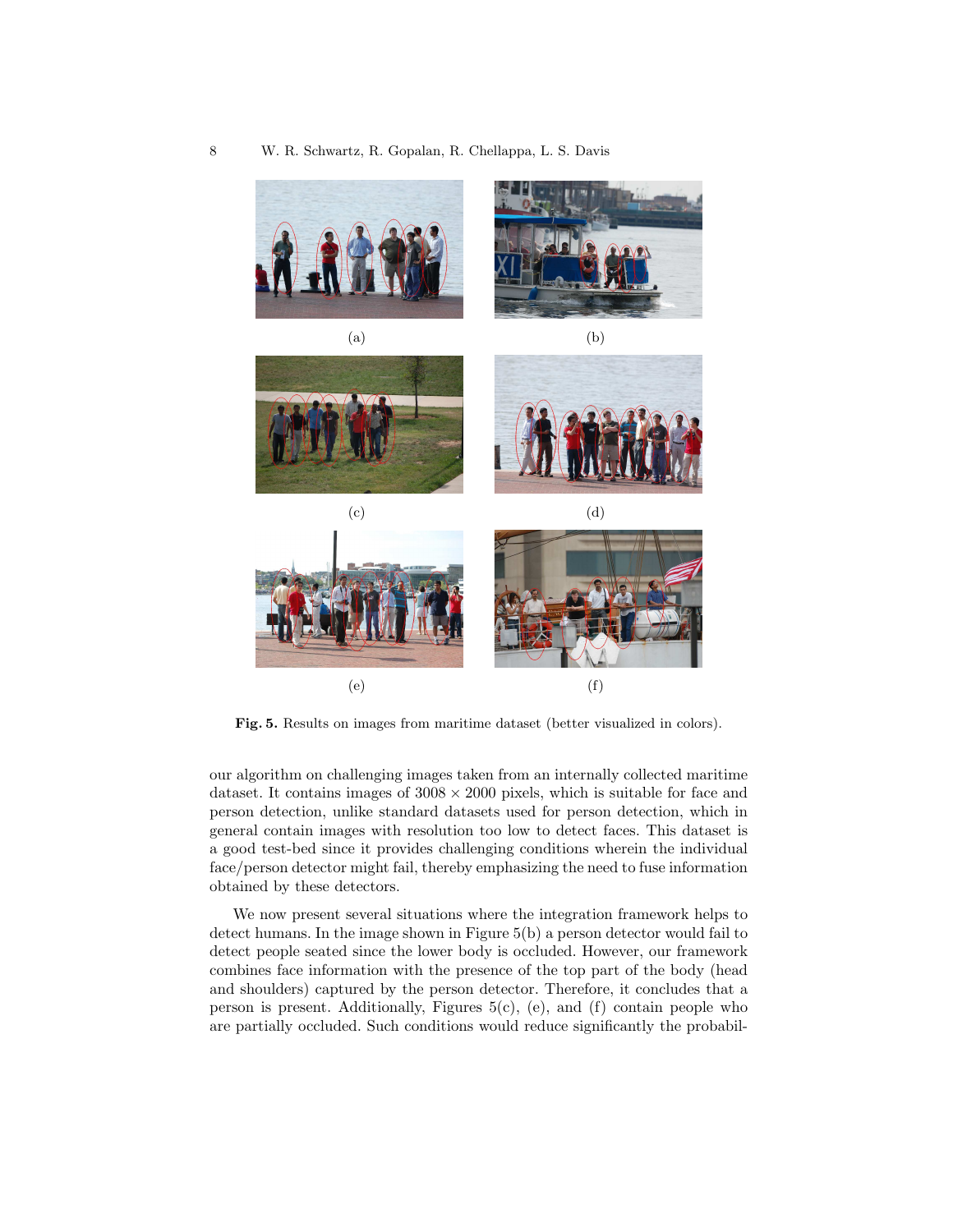

Fig. 6. Detection error tradeoff comparing the integration to individual face and person detectors. The proposed framework outperforms the individual detectors for all points on the curve.

ity estimated by an independent person detector, whereas the integration helps resolve this problem.

Next, if the face is partially occluded, then the person detector output will belong to model  $M_3$ , whereas face detector's output will have some small value that is not very high and not negligible either. In this case, the person detector results can be used to identify the presence of the face. For example, Figures 5(d) and (f) contain people whose faces are occluded. In these cases a face detector would fail to give a high response, but the proposed framework overcomes this problem by aggregating information from body parts.

Essentially, since we are using two separate detectors, if the observations of the person detection and face detection provide conflicting information, then our framework mitigates false positives. A typical example is when hypothesis  $H_2$  is satisfied, which can be used to correct the false alarm of the face detector, and when hypothesis  $H_5$  is satisfied, that helps in reducing the false alarms of the person detector. Additionally, if both individual detectors denote the presence of a person, detection is more reliable than when relying on only one detector.

We tested our algorithm on 20 images containing 126 people. Figure 6 presents the detection error tradeoff of our integration method and compares its results to individual detectors. It can be seen that the use of the proposed method results in a substantial improvement in detection accuracy/false alarm suppression. To generate the curve for the our algorithm, we fix the threshold for the face detector and for the person detector we measure how well each model fits a sample by

$$
g(M_i) = \frac{1}{7} \sum_{j=1}^{7} \begin{cases} |P_j - u_{i,j}| & \text{if } P_j > u_{i,j} \\ |P_j - l_{i,j}| & \text{if } P_j < l_{i,j} \\ 0, & \text{otherwise} \end{cases}
$$
 (2)

With this equation we obtain values of  $q(M<sub>i</sub>)$  for every sample. Then, varying a threshold value from zero to one we are able to evaluate which hypotheses are satisfied at each step.